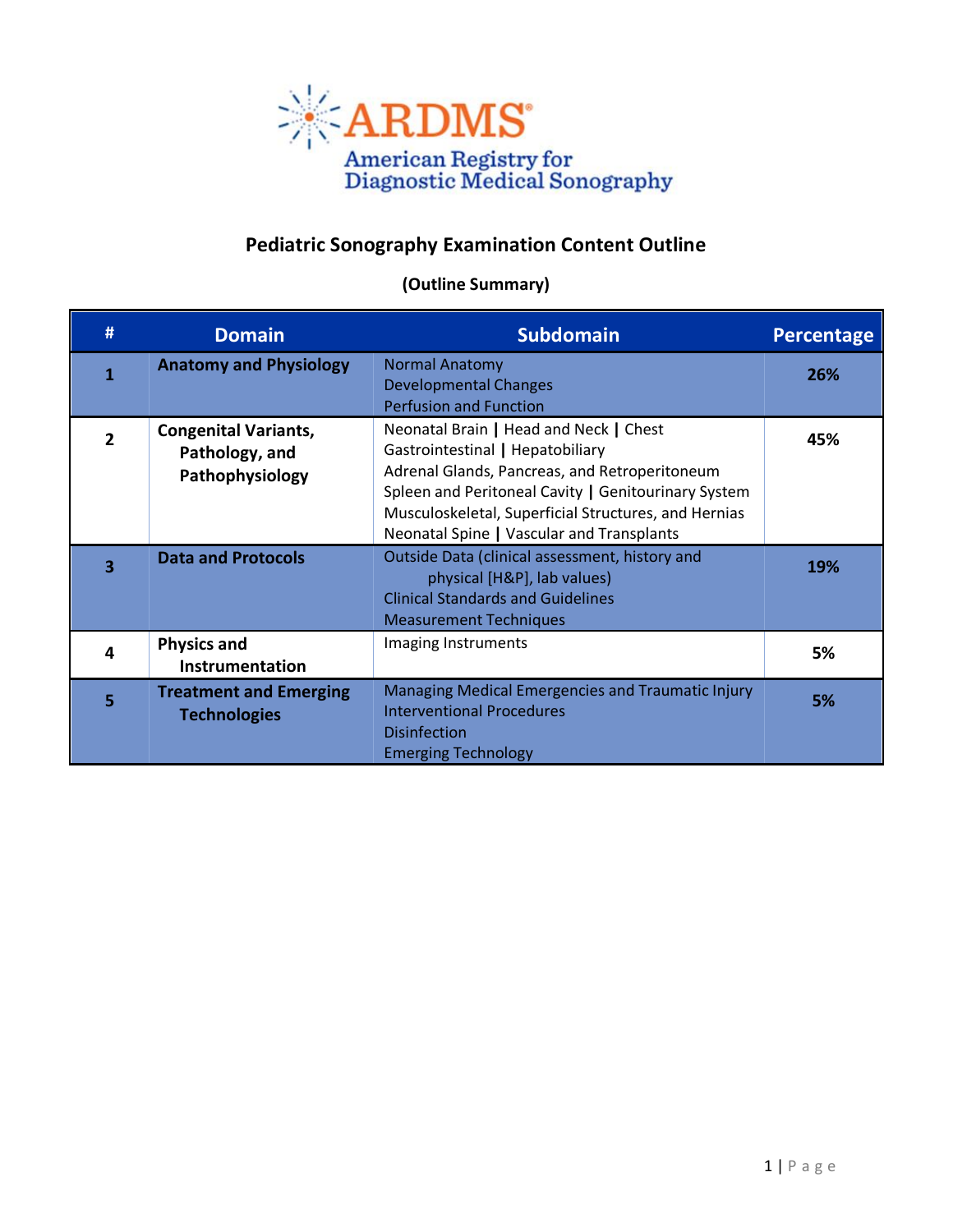## **(Detailed Outline)**

| 1.     | <b>Anatomy and Physiology 26%</b>                                                                                             |  |
|--------|-------------------------------------------------------------------------------------------------------------------------------|--|
| 1.A.   | <b>Normal Anatomy</b>                                                                                                         |  |
| 1.A.1. | Evaluate anatomy of the neonatal brain and skull                                                                              |  |
| 1.A.2. | Evaluate anatomy of the neck and head (e.g., parotid glands, submandibular glands, thyroid)                                   |  |
| 1.A.3. | Evaluate anatomy of the chest (e.g., pleural space, lung, thymus, diaphragm)                                                  |  |
| 1.A.4. | Evaluate anatomy of the gastrointestinal tract (e.g., esophagus, pylorus, stomach, bowel,<br>appendix)                        |  |
| 1.A.5. | Evaluate anatomy of abdominal organs (e.g., liver, gallbladder, biliary tract, adrenal glands,<br>pancreas, spleen)           |  |
| 1.A.6. | Evaluate anatomy of genitourinary system (e.g., kidneys, bladder, uterus, ovaries, scrotum)                                   |  |
| 1.A.7. | Evaluate musculoskeletal anatomy (e.g., hips, joints)                                                                         |  |
| 1.A.8. | Evaluate anatomy of superficial structures (e.g., breast, abdominal wall, soft tissue)                                        |  |
| 1.A.9. | Evaluate anatomy of the neonatal spine                                                                                        |  |
| 1.B.   | <b>Developmental Changes</b>                                                                                                  |  |
| 1.B.1. | Identify normal age-specific changes                                                                                          |  |
| 1.C.   | <b>Perfusion and Function</b>                                                                                                 |  |
| 1.C.1. | Evaluate peripheral vascular anatomy                                                                                          |  |
| 1.C.2. | Evaluate abdominal vascular anatomy                                                                                           |  |
| 1.C.3. | Evaluate intracranial vascular anatomy                                                                                        |  |
| 1.C.4. | Evaluate transplants                                                                                                          |  |
| 2.     | <b>Congenital Variants Pathology &amp; Pathophysiology 45%</b>                                                                |  |
| 2.A.   | <b>Neonatal Brain</b>                                                                                                         |  |
| 2.A.1. | Evaluate for congenital intracranial abnormalities (e.g., Dandy-Walker malformation,<br>holoprosencephaly, callosal agenesis) |  |
| 2.A.2. | Evaluate for neurocutaneous syndromes (e.g., tuberous sclerosis, Von Hippel-Lindau, Sturge-<br>Weber)                         |  |
| 2.A.3. | Evaluate for hydrocephalus/ventriculomegaly                                                                                   |  |
| 2.A.4. | Evaluate for findings of hypoxic-ischemic insults in preterm and term infants                                                 |  |
| 2.A.5. | Evaluate for intracranial hemorrhage, infection, and masses                                                                   |  |
| 2.A.6. | Evaluate for findings related to sickle cell disease                                                                          |  |
| 2.B.   | <b>Head and Neck</b>                                                                                                          |  |
| 2.B.1. | Evaluate for neck abnormalities (e.g., thyroglossal duct cyst, brachial cleft cyst, fibromatosis<br>colli)                    |  |
| 2.B.2. | Evaluate for thyroid abnormalities (e.g., goiter, nodules, masses, enlargement)                                               |  |
| 2.C.   | <b>Chest</b>                                                                                                                  |  |
| 2.C.1. | Evaluate for chest abnormalities (e.g., pleural effusion, sequestration, congenital pulmonary<br>airway malformation, masses) |  |
| 2.C.2. | Evaluate for congenital diaphragmatic hernia and diaphragmatic paralysis (M-mode)                                             |  |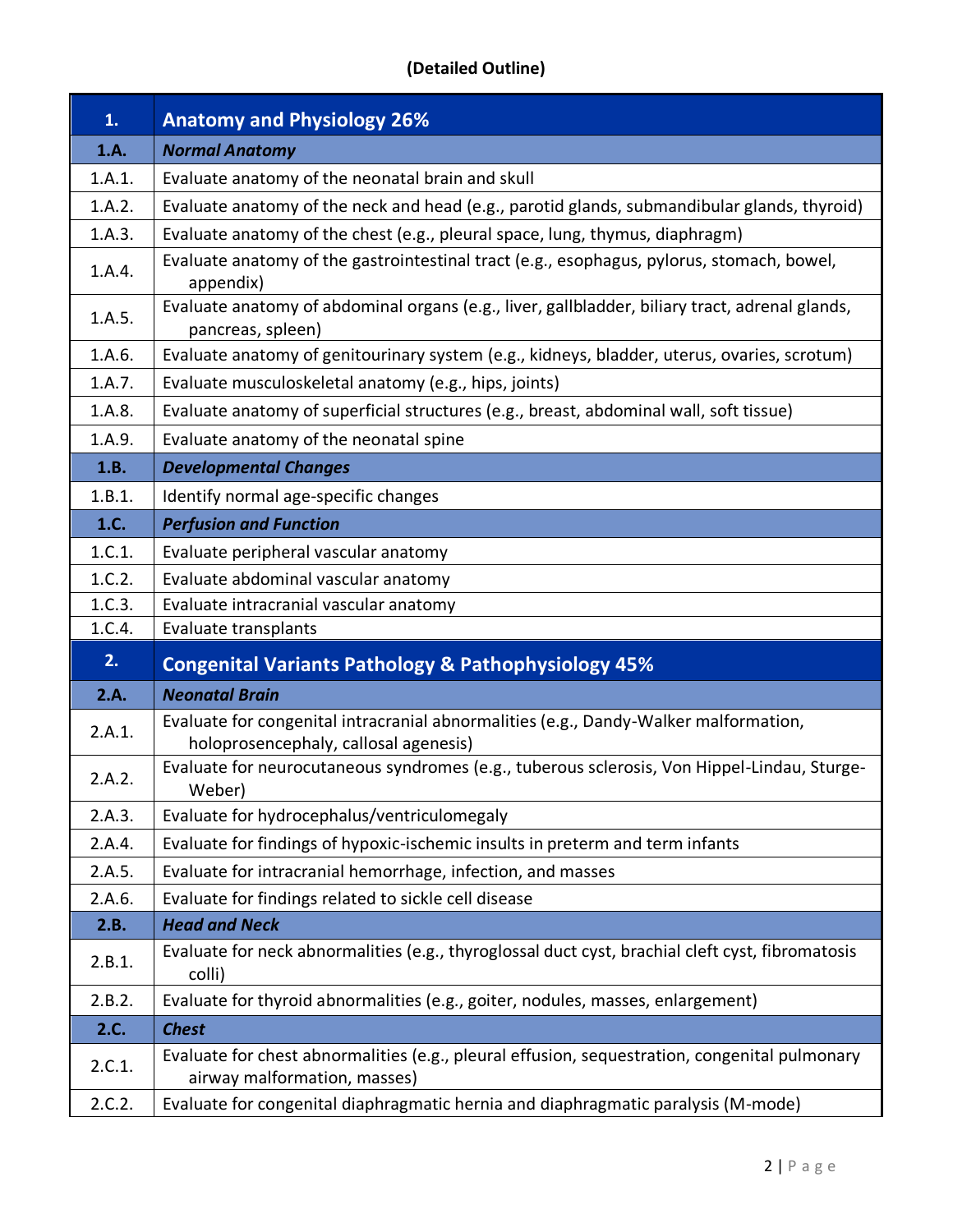| 2.D.   | <b>Gastrointestinal</b>                                                                                                                             |
|--------|-----------------------------------------------------------------------------------------------------------------------------------------------------|
| 2.D.1. | Evaluate for gastrointestinal abnormalities (e.g., appendicitis, volvulus, pyloric stenosis,<br>necrotizing enterocolitis, intussusception, masses) |
| 2.E.   | <b>Hepatobiliary</b>                                                                                                                                |
| 2.E.1. | Evaluate for hepatobiliary disease (e.g., infection, obstruction, parenchymal liver disease,<br>biliary atresia, hepatoblastoma)                    |
| 2.F.   | <b>Adrenal Glands, Pancreas, and Retroperitoneum</b>                                                                                                |
| 2.F.1. | Evaluate adrenal glands for abnormalities (e.g., neuroblastoma, hyperplasia, hemorrhage)                                                            |
| 2.F.2. | Evaluate for pancreatic abnormalities (e.g., pancreatitis, cystic fibrosis, congenital anomalies,<br>fatty replacement)                             |
| 2.F.3. | Evaluate retroperitoneum for masses (e.g., lymphadenopathy)                                                                                         |
| 2.G.   | <b>Spleen and Peritoneal Cavity</b>                                                                                                                 |
| 2.G.1. | Evaluate for splenic abnormalities (e.g., polysplenia, infection, masses)                                                                           |
| 2.G.2. | Evaluate for peritoneal cavity abnormalities (e.g., ascites, abscess)                                                                               |
| 2.H.   | <b>Genitourinary System</b>                                                                                                                         |
| 2.H.1. | Evaluate for congenital renal abnormalities (e.g., horseshoe, duplication anomalies, cystic<br>diseases)                                            |
| 2.H.2. | Evaluate for acquired renal abnormalities (e.g., obstruction, infection, masses)                                                                    |
| 2.H.3. | Evaluate for ureter and bladder abnormalities (e.g., infection, ureterocele, urachal anomalies,<br>obstruction, vesicoureteral reflux, masses)      |
| 2.H.4. | Evaluate female genital tract for abnormalities (e.g., hematometrocolpos, torsion, masses)                                                          |
| 2.H.5. | Evaluate male genital tract for abnormalities (e.g., infection, hydroceles, cryptorchidism,<br>torsion)                                             |
| 2.1.   | <b>Musculoskeletal, Superficial Structures, and Hernias</b>                                                                                         |
| 2.1.1. | Evaluate the hip for developmental dysplasia                                                                                                        |
| 2.1.2. | Evaluate for joint effusion in hips or other joints                                                                                                 |
| 2.1.3. | Evaluate tendons and synovium for abnormalities (e.g., tenosynovitis, synovial hypertrophy)                                                         |
| 2.1.4. | Evaluate superficial structures for abnormalities (e.g., foreign bodies, infections, masses)                                                        |
| 2.1.5. | Evaluate glands and soft tissues for abnormalities (e.g., infection, lymph nodes, masses)                                                           |
| 2.1.6. | Evaluate for hernias (e.g., direct, indirect, inguinal)                                                                                             |
| 2.J.   | <b>Neonatal Spine</b>                                                                                                                               |
| 2.J.1  | Evaluate for spinal malformations (e.g., tethered cord, myelomeningocele, caudal regression)                                                        |
| 2.K.   | <b>Vascular and Transplants</b>                                                                                                                     |
| 2.K.1. | Evaluate for peripheral vascular malformations                                                                                                      |
| 2.K.2. | Evaluate for abdominal vascular malformations                                                                                                       |
| 2.K.3. | Evaluate for intracranial vascular malformations                                                                                                    |
| 2.K.4. | Evaluate vessels and intravascular lines for abnormalities (e.g., thrombosis, pseudoaneurysm,<br>stenosis)                                          |
| 2.K.5. | Evaluate transplant complications (e.g., thrombus, stenosis)                                                                                        |